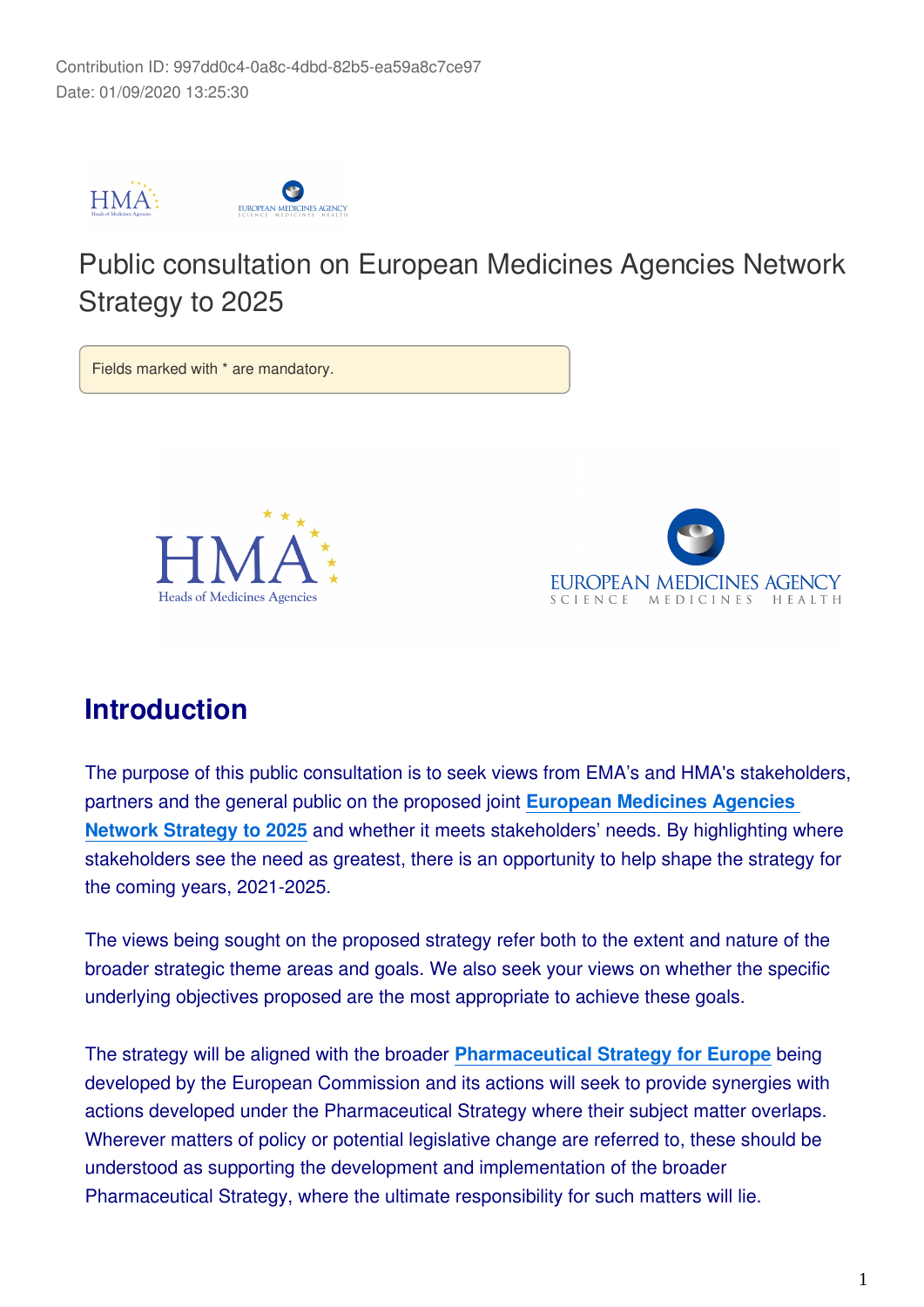The questionnaire has been launched on 6 July 2020, to enable stakeholder feedback to be collected on the draft network strategy and will remain open throughout the consultation period until **4 September 2020**. In case of any queries, please contact: EMRN2025strategy@e ma.europa.eu.

# **Completing the questionnaire**

This questionnaire should be completed once you have read **[the draft joint strategy](https://www.ema.europa.eu/en/documents/other/european-medicines-agencies-network-strategy-2025-protecting-public-health-time-rapid-change_en.pdf)  [document](https://www.ema.europa.eu/en/documents/other/european-medicines-agencies-network-strategy-2025-protecting-public-health-time-rapid-change_en.pdf)**. The survey is divided into a general section on the whole document and then focuses on each strategic theme area. You are invited to complete the sections which are most relevant to your areas of interest.

We thank you for taking the time to provide your input; your responses will help to shape and prioritise the future objectives of the European Medicines Agencies Network.

# **Data Protection**

By participating in this survey, your submission will be assessed by EMA and HMA. EMA collects and stores your personal data for the purpose of this survey. Requests for contributions to be published in an anonymised form, can be sent to the data controller (S-DataController@ema.europa.eu).

#### Name **\***

Amandine Oset

#### Email **\***

amandine.oset@echamp.eu

# **Stakeholder Information**

#### **Question 1: What stakeholder, partner or group do you represent: \***

- $\circ$  Individual member of the public
- <sup>©</sup> Patient or Consumer Organisation
- Healthcare professional organisation
- **Example Society**
- Farming and animal owner organisation
- Academic researcher
- Healthcare professional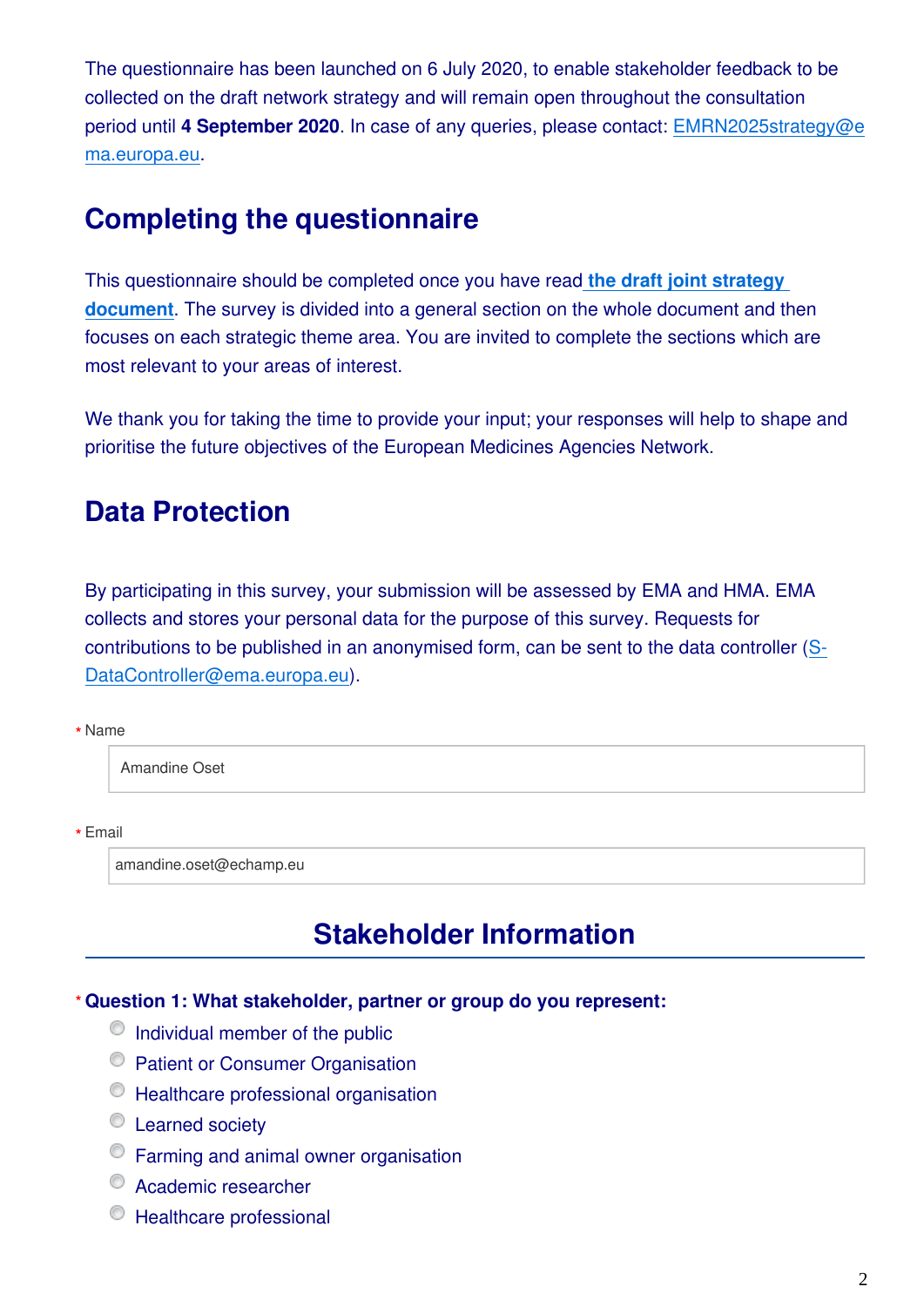- Veterinarian
- European research infrastructure
- <sup>©</sup> Research funder
- Other scientific organisation
- EU Regulatory partner / EU Institution
- $\bullet$  Health technology assessment body
- <sup>©</sup> Paver
- <sup>O</sup> Pharmaceutical industry
- $\bullet$  Non-EU regulator / Non-EU regulatory body
- <sup>O</sup> Other

#### *Please specify:* **\***

Please select one option that best describes your organisation

- $\Box$  Individual company (non-SME)
- $\blacksquare$  Trade association
- **SME**

#### *Name of organisation (if applicable):* **\***

If not applicable, please insert "n/a"

European Coalition on Homeopathic & Anthroposophic Medicinal Products

# **Overall strategy**

#### **Question 2: Please indicate which area is relevant to your area of interest? \***

Please select one or both options, as applicable

 $\blacksquare$  Human

■ Veterinary

#### **Question 3: Having read the proposed strategy, how would you rate it in general terms?**

*Answer the following question on a scale of 1-5, where 5 indicates highly satisfied and 1 highly dissatisfied*

|                                                                      | 1. Highly<br><b>Dissatisfied</b> | 2.<br><b>Dissatisfied</b> | З.<br>Neutral | 4.<br>Satisfied | -5.<br>Highly<br>satisfied |
|----------------------------------------------------------------------|----------------------------------|---------------------------|---------------|-----------------|----------------------------|
| * What are your overall impressions of<br>the EMAN Strategy to 2025? |                                  |                           |               | O               | œ                          |

#### **Question 4: Are there any significant elements missing in this strategy? \***

*Please note that the strategy aims to focus on major areas of interest for the next five years and it is not intended to cover all activities undertaken by the Network.*

**O** Yes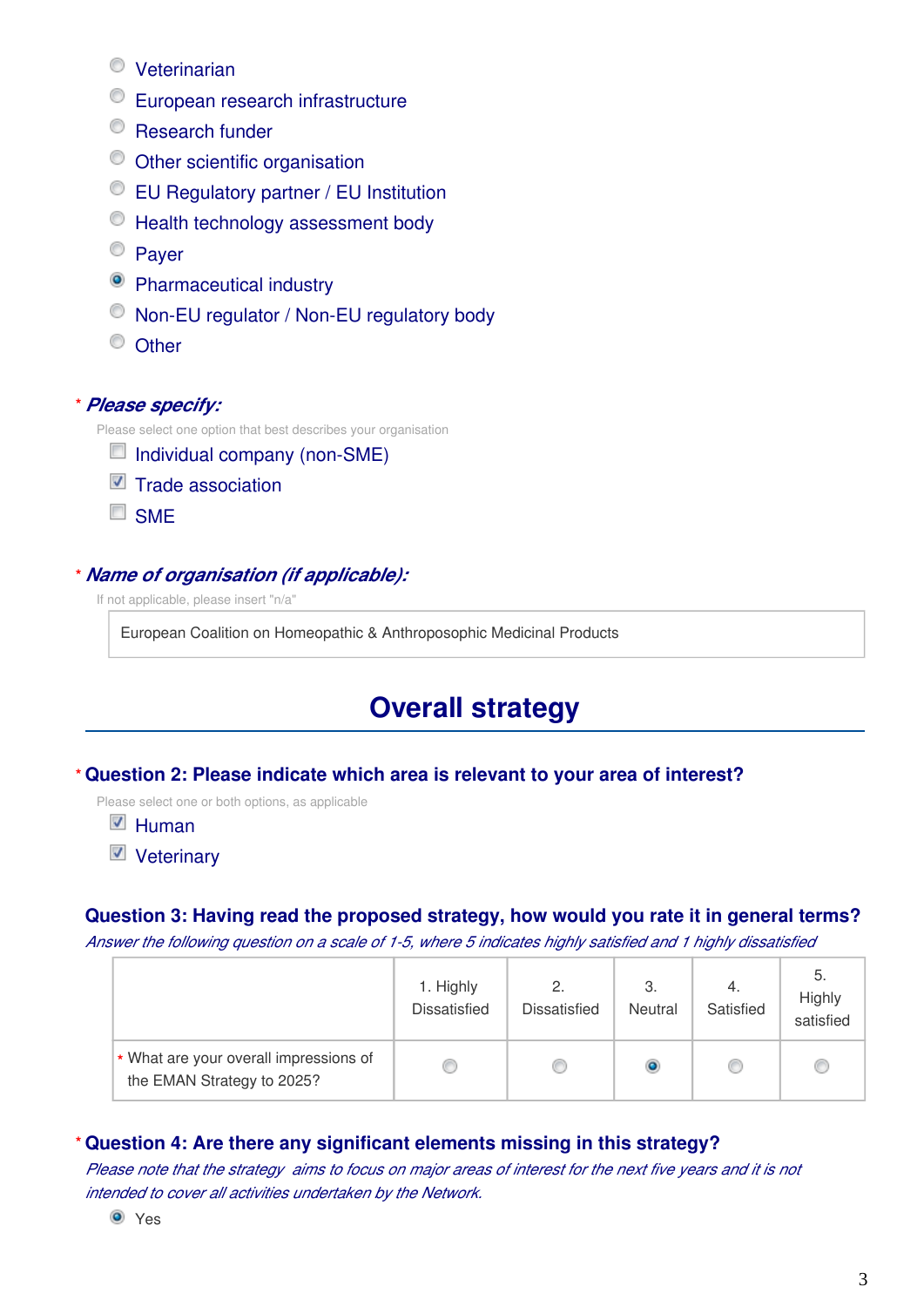#### **If yes, please provide further details.**

We note that the strategy aims to focus on major areas of interest and is not intended to cover all activities undertaken by the Network. However, even though we are not aware of significant missing elements, we wish to stress the importance of striking a better balance between curative treatments and preventative care and propose that this should be reflected in the fundament of the strategy. In its report on access to medicines (2018/C263/02), the European Parliament demands that patients "have access to the healthcare and treatment options of their choice…..including complementary and alternative therapies and medicines". The current regulatory framework serves the patients' needs in this area, ensuring the quality and safety of these products, while at the same time giving patients access to medicines of their choice. Traditional and complementary medicines have a valuable role to play alongside conventional medicines in tackling the unique heath challenges that Europe is now facing. We ask the Network to acknowledge the need for a better balance between the focus on prevention and the focus on cure and gives its support so that the full potential of these products be further explored and exploited, not overlooked. The WHO Global Report on Traditional and Complementary Medicine 2019 provides valuable information for policy makers "…for capitalizing on the potential contribution of T & CM to health and well-being."

**Question 5: The following is to allow more detailed feedback on prioritisation of the joint EMA/HMA goals for each strategic theme, which will also help shape the future application of resources. Your further input is therefore highly appreciated. Please choose for each row the option which most closely reflects your opinion. For areas outside your interest or experience, please leave blank.**

*Should you wish to comment on any of the goals and their underlying objectives, there is an option to do so.*

#### **Strategic Theme area 1: Availability and accessibility of medicines**

| √erv      | Important | Moderately | Less      | Not       |
|-----------|-----------|------------|-----------|-----------|
| important |           | important  | important | important |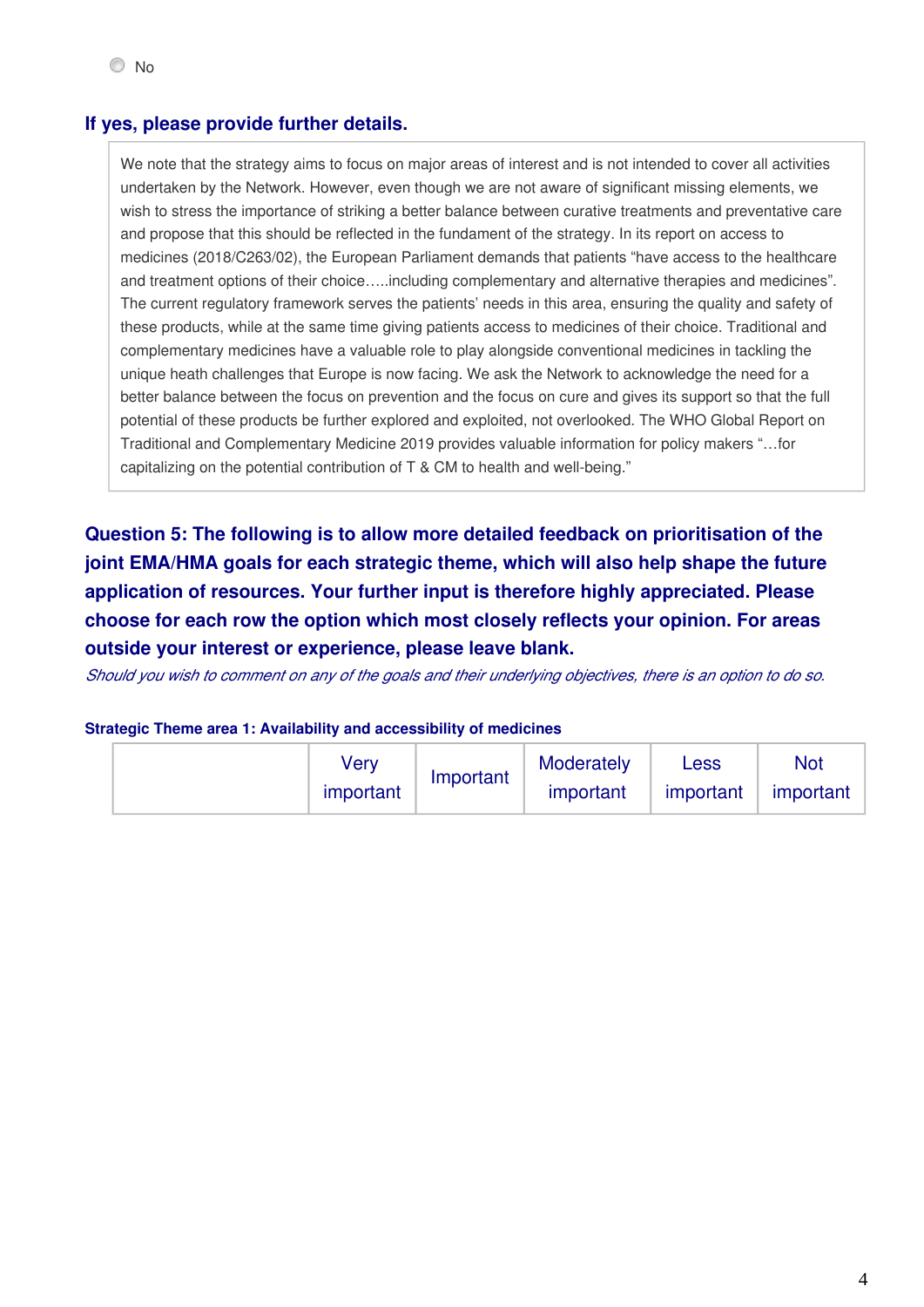| 1) Strengthen the<br>availability of medicines<br>to protect the health of<br>European citizens, via:<br>efficient and targeted<br>regulatory measures,<br>made possible through<br>an in-depth<br>understanding the root<br>causes of unavailability<br>of patented and off-<br>patent products;<br>identification of possible<br>challenges in<br>implementing<br>legislation, removal of<br>national barriers,<br>increased coordination<br>of the EMRN, sharing<br>and implementation of<br>best practices including<br>stakeholders and<br>increased transparency<br>are the essential steps<br>towards this goal. |  |  |  |
|-------------------------------------------------------------------------------------------------------------------------------------------------------------------------------------------------------------------------------------------------------------------------------------------------------------------------------------------------------------------------------------------------------------------------------------------------------------------------------------------------------------------------------------------------------------------------------------------------------------------------|--|--|--|
| 2) Optimise the path<br>from development,<br>evaluation through to<br>access for innovative<br>and beneficial<br>medicines through<br>collaboration between<br>medicines regulators<br>and other decision<br>makers in the areas of:<br>evidence planning,<br>including post-licensing<br>evidence; engagement<br>in review of evidence<br>and methodologies,<br>respecting remits of the<br>various players;<br>collaboration on horizon<br>scanning. As a result of<br>this work, medicines<br>that address unmet<br>medical needs should<br>have broader and<br>earlier access coverage.                             |  |  |  |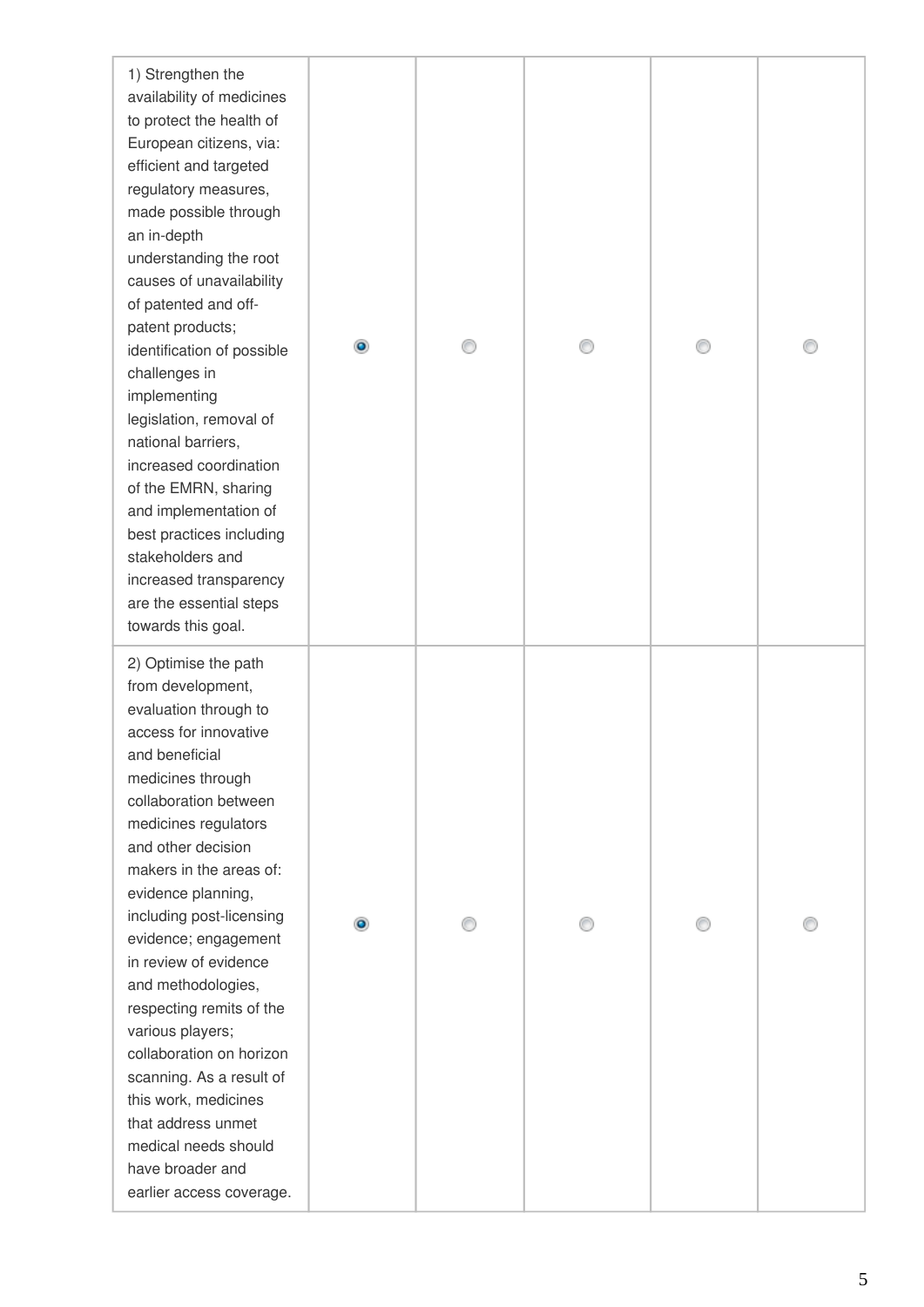### **Strategic Theme area 2: Data analytics, digital tools and digital transformation**

|                                                                                                                                                              | <b>Very</b><br>important | Important | Moderately<br>important | Less<br>important | <b>Not</b><br>important |
|--------------------------------------------------------------------------------------------------------------------------------------------------------------|--------------------------|-----------|-------------------------|-------------------|-------------------------|
| 1) Enable access to<br>and analysis of routine<br>healthcare data and<br>promote<br>standardisation of<br>targeted data                                      | $\bullet$                |           |                         |                   |                         |
| 2) Build sustainable<br>capability and capacity<br>within the Network<br>including statistics,<br>epidemiology, real<br>world data and<br>advanced analytics | $\bullet$                | ∩         |                         |                   |                         |
| 3) Promote dynamic<br>regulation and policy<br>learning in current<br>regulatory framework                                                                   |                          |           |                         |                   |                         |
| 4) Ensure that data<br>security and ethical<br>considerations are<br>embedded in the<br>governance of data<br>within the Network                             |                          | $\bullet$ |                         |                   |                         |
| 5) Map the use and<br>needs of data analytics<br>for veterinary medicines<br>and support a<br>streamlined approach<br>across borders within<br>the EEA       |                          |           |                         |                   |                         |

### **Strategic Theme area 3: Innovation**

| verv      | Important | Moderately | Less      | <b>Not</b> |
|-----------|-----------|------------|-----------|------------|
| important |           | important  | important | important  |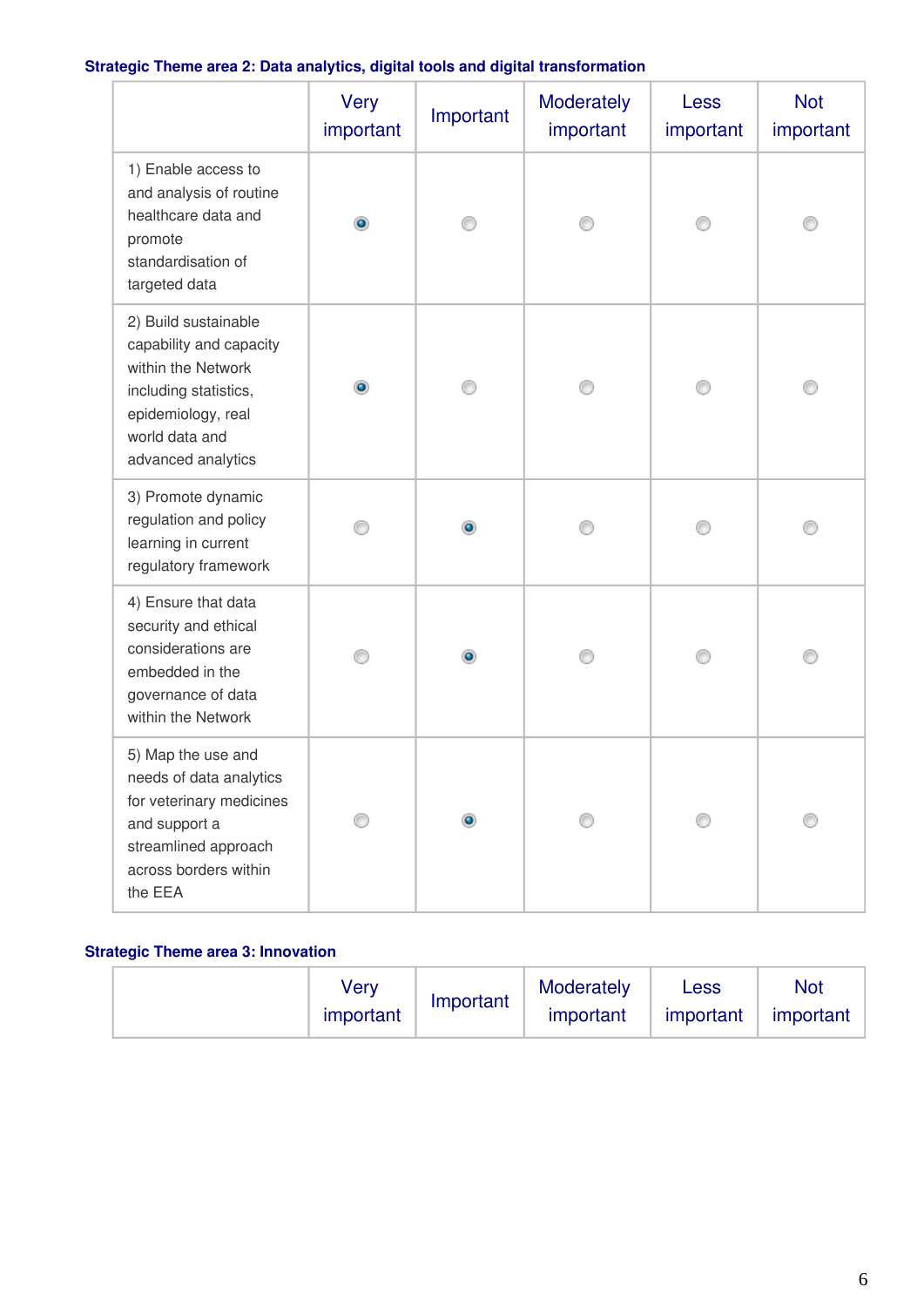| 1) Catalyse the<br>integration of science<br>and technology in<br>medicines development<br>and ensure that the<br>network has sufficient<br>competences to support<br>innovators in various<br>phases of medicines<br>development.                                                | ∩         |  |  |
|-----------------------------------------------------------------------------------------------------------------------------------------------------------------------------------------------------------------------------------------------------------------------------------|-----------|--|--|
| 2) Foster collaborative<br>evidence generation -<br>improving the scientific<br>quality of evaluations<br>and ensuring<br>generation of evidence<br>useful to all actors in<br>the lifecycle of<br>medicines, including<br>HTAs, and pricing and<br>reimbursement<br>authorities. | $\bullet$ |  |  |
| 3) Enable and leverage<br>research and innovation<br>in regulatory science                                                                                                                                                                                                        |           |  |  |
| 4) Enhance<br>collaboration with<br>medical device experts,<br>notified bodies and<br>academic groups                                                                                                                                                                             |           |  |  |

### **Strategic Theme area 4: Antimicrobial resistance and other emerging health threats**

|                                                                                                                                                                                                    | Very<br>important | Important | Moderately<br>important | <b>Less</b><br>important | <b>Not</b><br>important |
|----------------------------------------------------------------------------------------------------------------------------------------------------------------------------------------------------|-------------------|-----------|-------------------------|--------------------------|-------------------------|
| 1) Provide high quality<br>information on<br>antimicrobial<br>consumption and<br>surveillance data on<br>antimicrobial resistance<br>in animals and humans<br>in support of policy<br>development. | $\bullet$         | ∩         |                         | €                        |                         |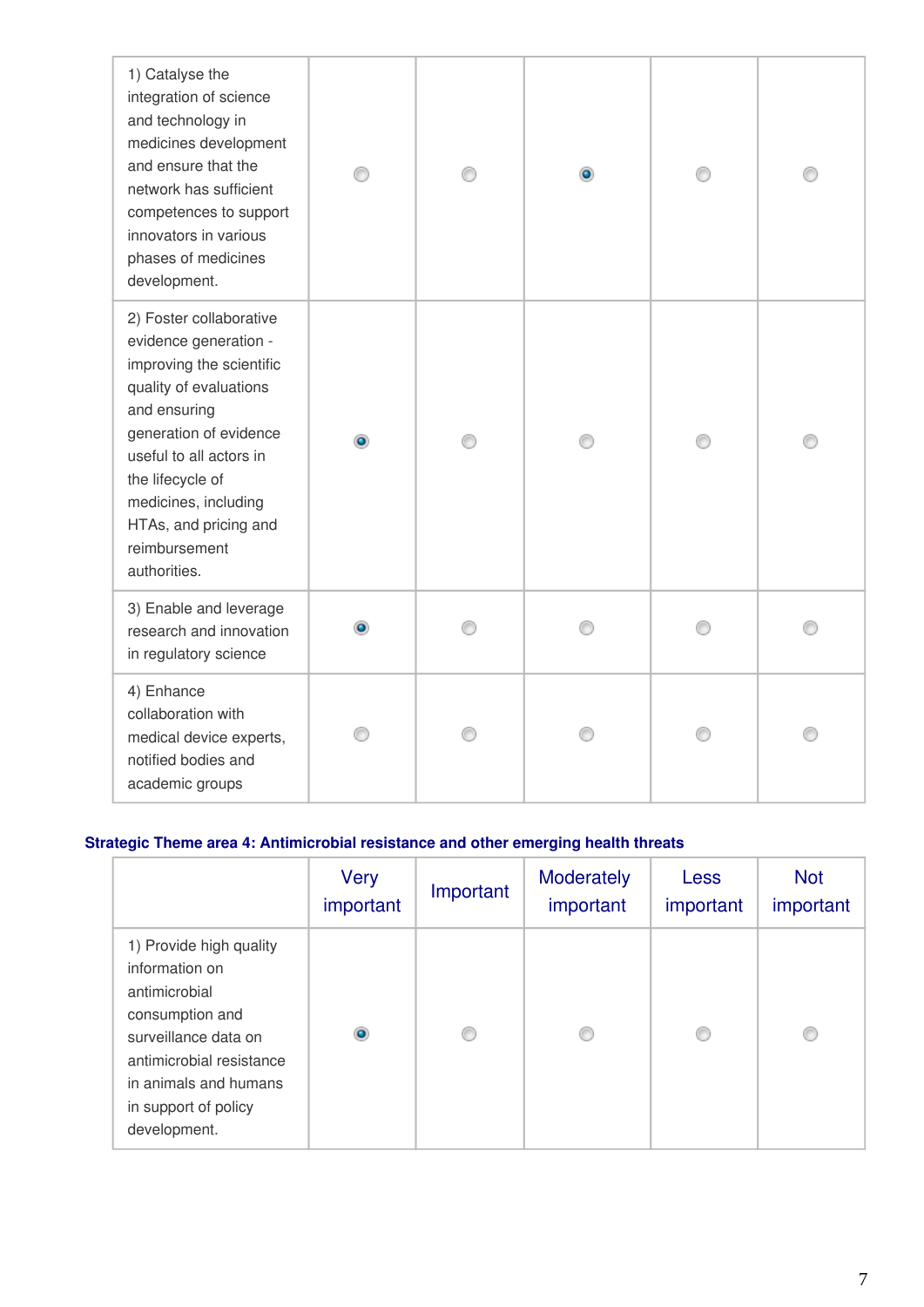| 2) Contribute to<br>responsible use of<br>antibacterial agents and<br>effective regulatory<br>antimicrobial<br>stewardship in human<br>and veterinary sectors<br>by putting in place<br>strategies to improve<br>their use by patients,<br>healthcare<br>professionals and<br>national authorities | $\bullet$ |  |  |
|----------------------------------------------------------------------------------------------------------------------------------------------------------------------------------------------------------------------------------------------------------------------------------------------------|-----------|--|--|
| 3) Ensure regulatory<br>tools are available that<br>guarantee therapeutic<br>options (with a focus on<br>veterinary medicines)<br>while minimising impact<br>of antimicrobial<br>resistance on public<br>health and the<br>environment                                                             | $\bullet$ |  |  |
| 4) Define pull incentives<br>for new and old<br>antibacterial agents,<br>including investigating<br>support for new<br>business models and<br>not-for-profit<br>development                                                                                                                        |           |  |  |
| 5) Foster dialogue with<br>developers of new<br>antibacterial agents and<br>alternatives to<br>traditional<br>antimicrobials, to<br>streamline their<br>development and<br>provide adequate<br>guidance in both human<br>and veterinary medicine                                                   | $\bullet$ |  |  |
| 6) Improve regulatory<br>preparedness for<br>emerging health threats                                                                                                                                                                                                                               |           |  |  |

**Strategic Theme area 5: Supply chain challenges**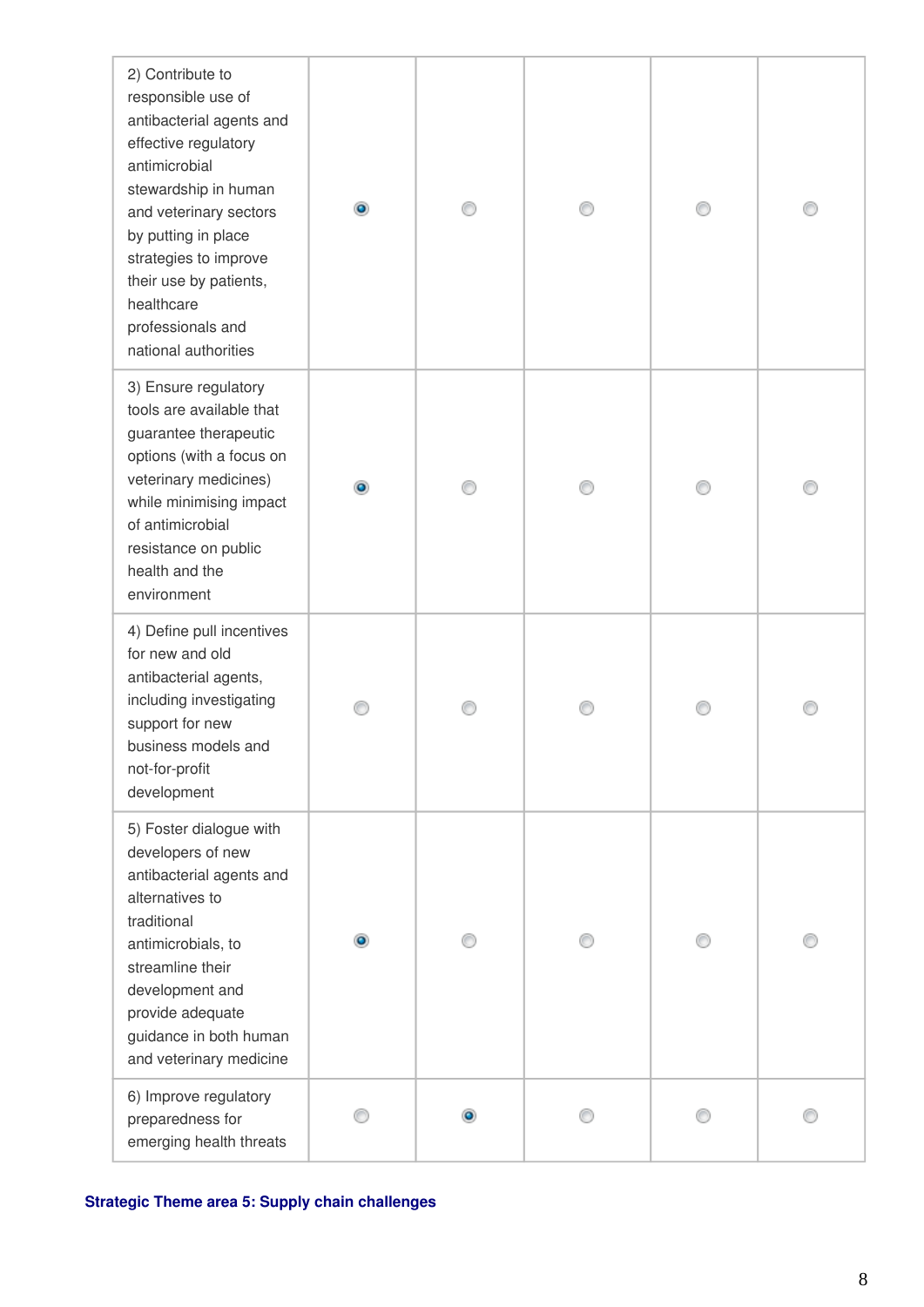|                                                                                                                                                                                                                                              | <b>Very</b><br>important | Important | Moderately<br>important | Less<br>important | <b>Not</b><br>important |
|----------------------------------------------------------------------------------------------------------------------------------------------------------------------------------------------------------------------------------------------|--------------------------|-----------|-------------------------|-------------------|-------------------------|
| 1) Enhance traceability,<br>oversight and security<br>in the human/veterinary<br>medicine supply chain<br>from manufacturing to<br>importation and final<br>use of active<br>pharmaceutical<br>ingredients (APIs)                            |                          |           |                         |                   |                         |
| 2) Enhance inspector<br>capacity building at EU<br>and international level<br>to address the problem<br>of APIs, new<br>technologies and<br>continuous<br>manufacturing                                                                      | ⋒                        |           |                         |                   |                         |
| 3) Reinforce the<br>responsibility for<br>product quality by<br>harmonising and<br>reinforcing guidance to<br>facilitate a coherent<br>approach to the<br>standards by regulators<br>and industries                                          |                          |           |                         |                   |                         |
| 4) Encourage supply<br>chain resilience and<br>review long-term risks<br>resulting from<br>dependency on limited<br>number of<br>manufacturers and<br>sites, to ensure<br>continuity of supply and<br>availability of medicinal<br>products. |                          |           |                         |                   |                         |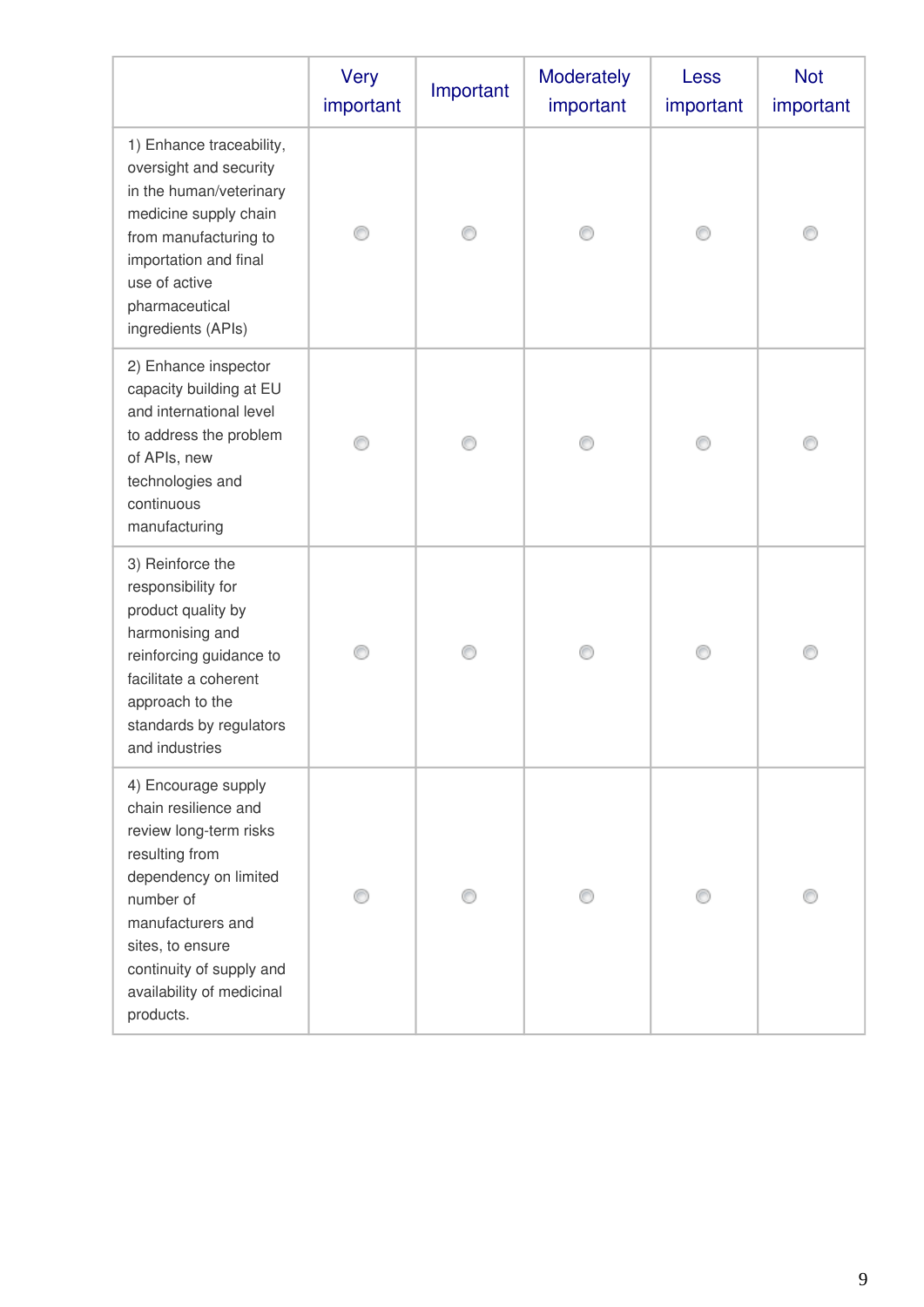| 5) Analyse the possible<br>implications of new<br>manufacturing<br>technologies in order to<br>regulate the new supply<br>chains needed to<br>manufacture and<br>distribute new types of<br>medicinal products for<br>human and veterinary<br>use. |  |  |  | O |  |
|----------------------------------------------------------------------------------------------------------------------------------------------------------------------------------------------------------------------------------------------------|--|--|--|---|--|
|----------------------------------------------------------------------------------------------------------------------------------------------------------------------------------------------------------------------------------------------------|--|--|--|---|--|

#### **Strategic Theme area 6: Sustainability of the Network and operational excellence**

|                                                                                                      | <b>Very</b><br>important | Important | Moderately<br>important | <b>Less</b><br>important | <b>Not</b><br>important |
|------------------------------------------------------------------------------------------------------|--------------------------|-----------|-------------------------|--------------------------|-------------------------|
| 1) Reinforce scientific<br>and regulatory capacity<br>and capability of the<br>network               | $\bullet$                |           |                         |                          |                         |
| 2) Strive for operational<br>excellence, building on<br>the work done in the<br>current strategy     |                          | ۰         |                         |                          |                         |
| 3) Achieve a<br>sustainable financial<br>and governance model<br>for the network                     |                          |           |                         | $\bullet$                |                         |
| 4) Develop a digital<br>strategy to drive digital<br>business transformation                         |                          | ۰         |                         |                          |                         |
| 5) Enable quick,<br>consistent and<br>adequate response to<br>public and animal<br>health challenges |                          | $\bullet$ |                         |                          |                         |

# **Strategic focus areas**

# **Please indicate which Strategic Theme area(s) you would like provide input \***

Please select as many choices as applicable.

- $\Box$  1. Availability and accessibility of medicines
- **2**. Data analytics, digital tools and digital transformation
- $\Box$  3. Innovation
- 4. Antimicrobial resistance and other emerging health threats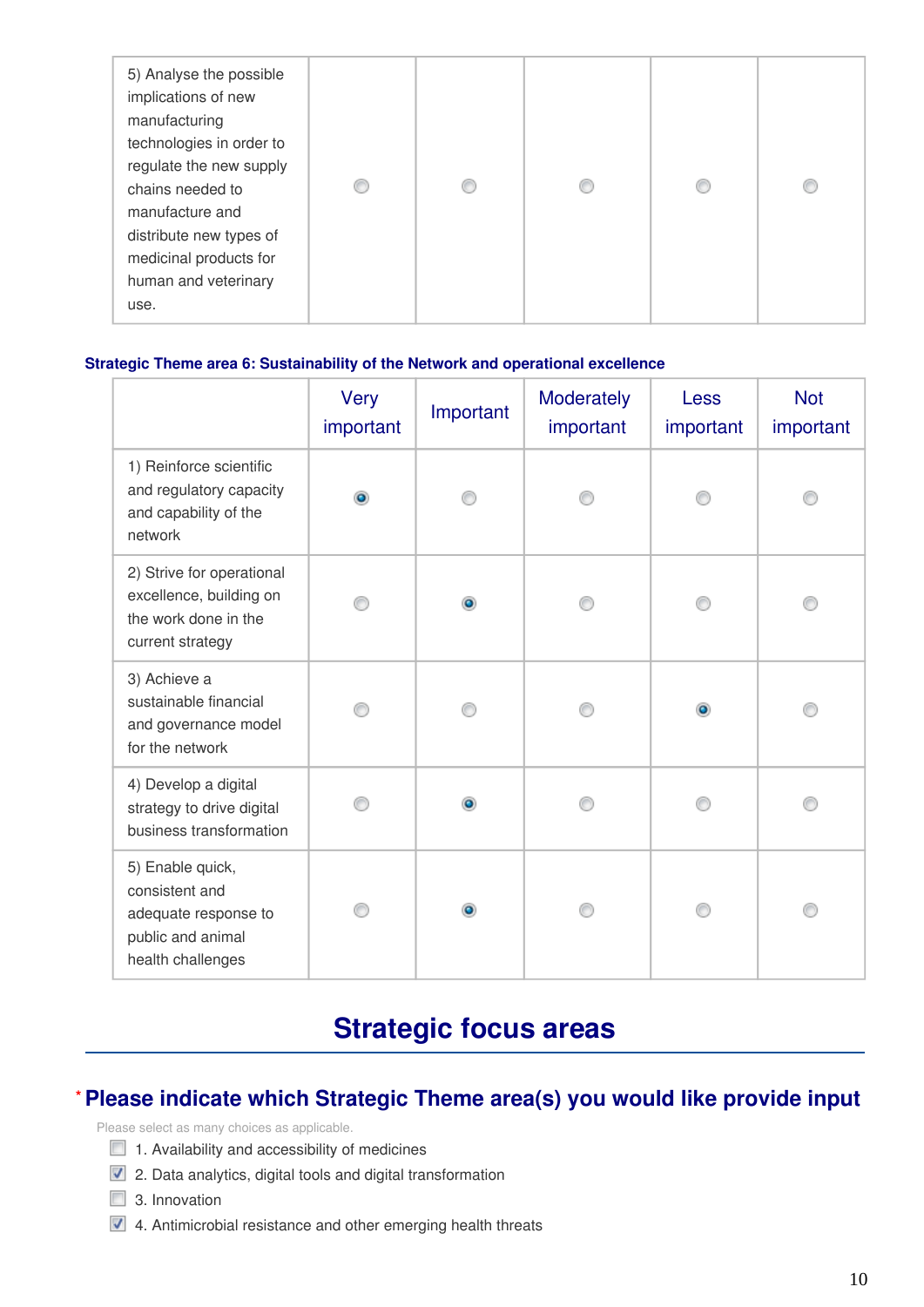6. Sustainability of the Network and operational excellence

# **Strategic Theme area 2: Data analytics, digital tools and digital transformation**

**Question 6: Do the objectives adequately address the challenges ahead?**

- Yes
- $\odot$  No.

#### Comments on objectives of the strategic theme area:

An inclusive strategy for the utilisation of real world data should not be limited to the treatment of unmet medical needs but should also help improve understanding of treatment outcomes for established medicines including traditional and complementary medicines, leading to better decisions on the role they can play in meeting patients' needs. Recognising that the lack of required personnel and competences will be a challenge in dealing with this strategic goal, we take this opportunity to ask the Network to give due consideration to including competence in data analysis of product effectiveness and performance in the area of traditional and complementary (human and veterinary) medicines, in line with the WHO Astana declaration in October 2018 on primary health care.

**Question 7: Are there any other challenges that should be addressed by the EMA/HMA network in this area?**

Yes <sup>O</sup>No

**Question 8: Are you undertaking concrete actions in this field that could support or complement EMA/HMA network activities?**

- O Yes
- O No

# **Question 9: Are there any other ongoing or planned initiatives that should be considered for this proposed strategic theme area?**

Yes

© No

**Strategic Theme area 4: Antimicrobial resistance and other emerging health threats**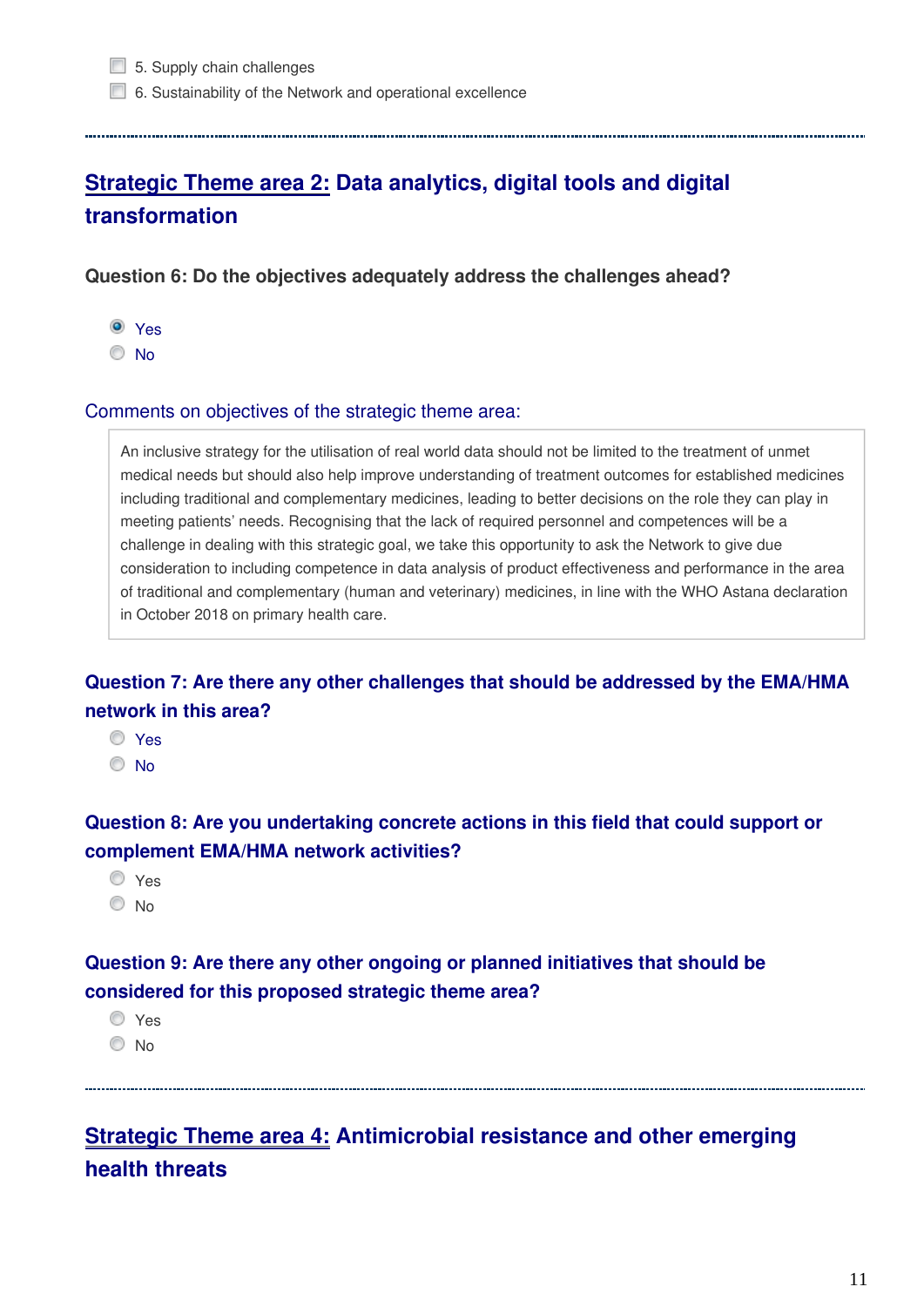### **Question 6: Do the objectives adequately address the challenges ahead?**

Yes

No

#### Comments on objectives of the strategic theme area:

There is universal consensus that AMR is one of the major global threats to the public and animal health environment and that it demands a "One health approach". The six main goals defined by the Network to address this problem are appropriate and realistic. We are pleased to see that emphasis will be placed on exploring alternative approaches to treatment of infectious diseases. We would like refer to the Joint Programming Initiative on Antimicrobial Resistance (https://www.jpiamr.eu/supportedprojects/fourth-jointcallresult/) which addresses the role of Complementary and Alternative Medicine treatment strategies in supporting the appropriate use of antibiotics.

# **Question 7: Are there any other challenges that should be addressed by the EMA/HMA network in this area?**

Yes

© No

# **Question 8: Are you undertaking concrete actions in this field that could support or complement EMA/HMA network activities?**

O Yes

<sup>O</sup>No

# **Question 9: Are there any other ongoing or planned initiatives that should be considered for this proposed strategic theme area?**

Yes

 $\odot$  No

### **Any other comments**

*Please feel free to provide any other additional comments not provided in the previous questions*

Thank you very much for completing the survey. We value your opinion and encourage you to inform others who you know would be interested.